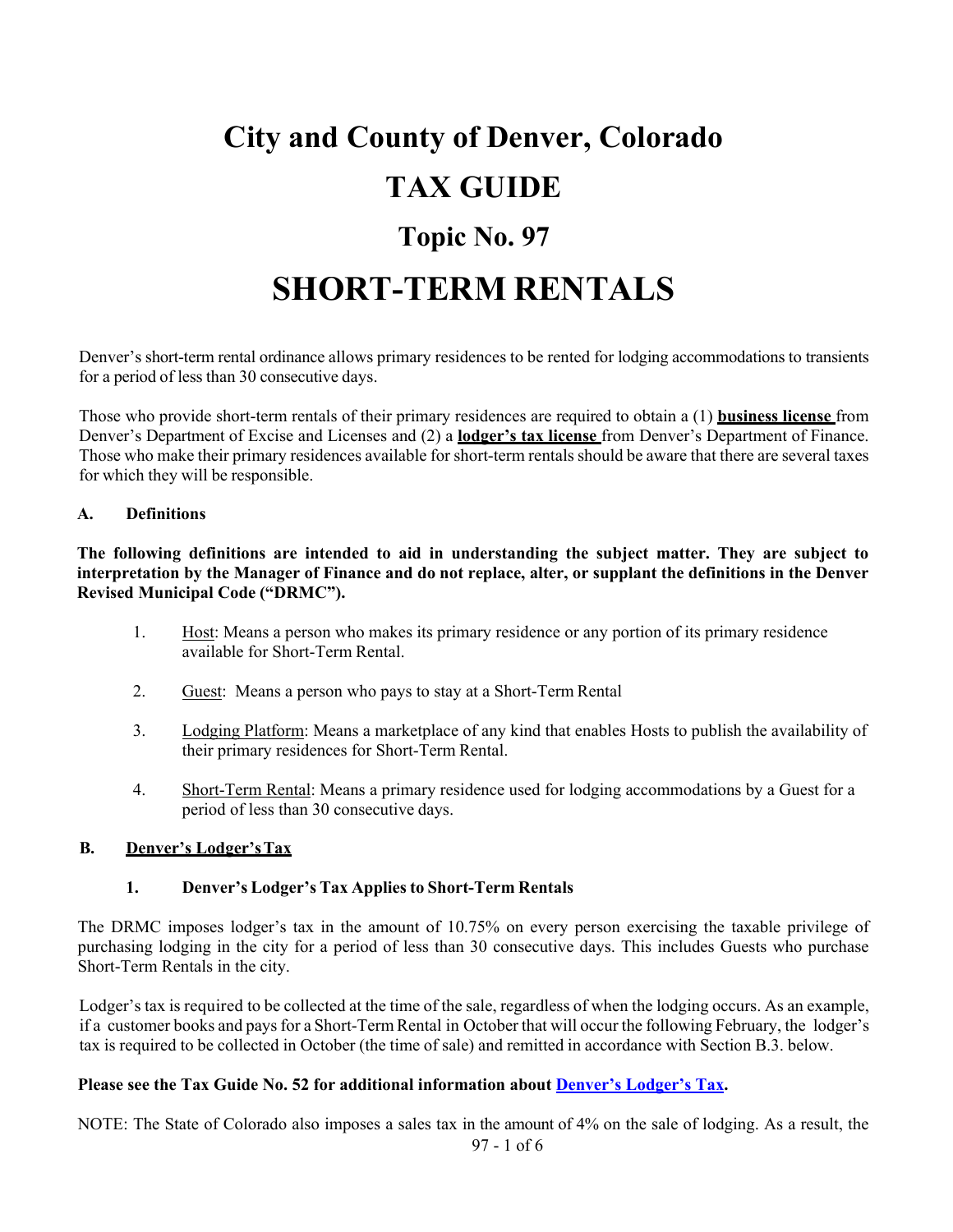total tax rate charged in the city is 14.75%. For more information about the State of Colorado's salestax on lodging, please visit the Colorado Department of Revenue at: [www.colorado.gov/revenue.](http://www.colorado.gov/revenue)

# **2. Who Is Required to Collect Denver's Lodger's Tax?**

The DRMC requires vendors to collect Denver's lodger's tax from Guests at the time of the sale and remit such tax to the Department of Finance. A vendor is the person who sells or furnishes lodging in Denver.

Who is a vendor of Short Term Rentals?

## **a. Hosts AreVendors**

Hosts who make their primary residences available for Short-Term Rentals are vendors because they sell and/or furnish lodging.

# **b. Lodging Platforms May BeVendors**

Depending upon the structure of a transaction, a Lodging Platform may also be a vendor.

A Lodging Platform is a vendor if the following are true:

- The payment for a Short-Term Rental is transacted via the Lodging Platform and
- The Lodging Platform appears as the merchant of record on the Guest's credit card or account statement.

# **c. Who Is Required to Collect the Lodger's Tax, Hosts or Lodging Platforms?**

The Host is responsible for collecting and remitting the lodger's tax to the Manager of Finance, if the Short-Term Rental is (1) not transacted via a Lodging Platform or (2) transacted via a Lodging Platform, but the Lodging Platform is not a vendor as described in B.2.b. above. The Lodging Platform is responsible for collecting and remitting the lodger's tax to the Manager of Finance, if the Short-Term Rental is transacted via Lodging Platform and the Lodging Platform is a vendor as described in B.2.b. above,

# **3. Lodger's TaxLicenses**

Each vendor (Hosts, as well as Lodging Platforms that are vendors as described in B.2.b. above) is required to obtain a lodger's tax license. A Lodging Platform is required to obtain only one lodger's tax license, regardless of the number of Hosts that publish the availability of their primary residences for Short-Term Rental on the Lodging Platform.

# **4. When Are Lodger's Tax Returns Due?**

Vendors (Hosts, as well as Lodging Platforms that are vendors as described in B.2.b. above) are required to file lodger's tax returns with the Manager of Finance and pay over the tax due to the Manager of Finance as follows: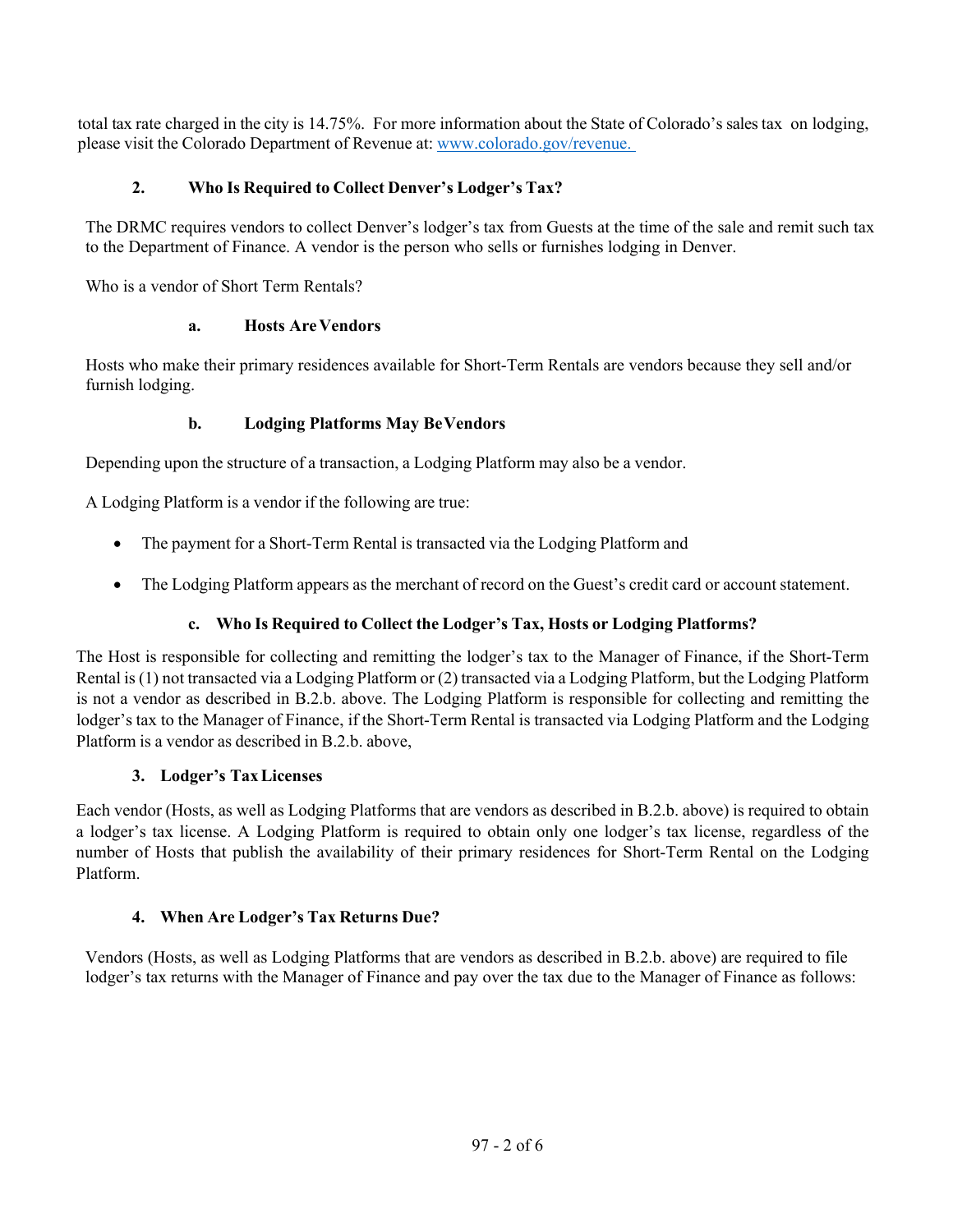- **Monthly.** A vendor whose monthly tax liability over the preceding six months averages more than \$300.00 shall file a return monthly and pay over the tax due on or before the 20th day of each calendar month.
- **Quarterly**. A vendor whose monthly tax liability over the preceding six months averages \$300.00 or less may file a return quarterly and pay over the tax due on or before:
	- April 20 for the months of January through March;
	- July 20 for the months of April through June;
	- October 20 for the months of July through September; and
	- January 20 for the months of October through December.
- **Annually**. A vendor whose monthly tax liability over the preceding six months averages \$15.00 or less may file a return annually and pay over the tax due on or before January 20 for the preceding calendar year. \* This frequency may be elected for hosts that use only licensed lodging platforms to rent their property and do not have any direct sales of their own nor any sales through unlicensed lodging platforms. A return is still required to be remitted and any sales made through the licensed lodging platform may be deducted in the Other Deductions line.

### **5. Lodger's Tax Returns**

Lodger's tax returns are required to be filed by the 20th day of the month succeeding the sales for the reporting period.

- Taxpayers whose monthly tax liability is more than \$300.00 are required to file monthly lodger's tax returns.
- Taxpayers whose monthly tax liability falls between \$15.01 and \$300.00 are required to file quarterly lodger's tax returns.
- Taxpayers whose monthly tax liability is \$15.00 or less may file annually.

The entire amount charged to any person for a room (defined as sleeping accommodations in a hotel, apartment hotel, lodging house, motor house, motor hotel, guest house, guest ranch, resort, mobile home, auto camp, trailer court or park), who is not a permanent resident and a natural person, and who has not entered into a written agreement for occupancy of a room or rooms or sleeping accommodations for a period of at least thirty (30) consecutive days (and actually pays to occupy the room or rooms or sleeping accommodations for at least (30) consecutive days) is taxable at the rate of 10.75%.

NOTE: Lodger's returns are not income tax returns. Deductions for ordinary business expenses including, but not limited to, mattresses, bedding, repairs, etc. are not allowed to be taking against gross lodging sales on the return.

### **C. SALES/USE TAX**

Hosts are required to pay sales or use tax for all the tangible personal property used to provide Short-Term Rentals, including beds, linens, soaps, etc. If the Host does not pay sales tax for such items, the Host is required to accrue and remit a use tax to the Denver Manager of Finance.

In addition, if Hosts separately charge Guests for food, beverages, or other tangible personal property, they are required to collect sales tax from their Guests.

A separate sales tax license and return forms are used to report retail sales.

### **Please see the Tax Guide No. 52 for further information and examples.**

# **D. OCCUPATIONAL PRIVILEGETAX**

Those engaging in the sale of Short-Term Rentals are required to register for and remit the Denver occupational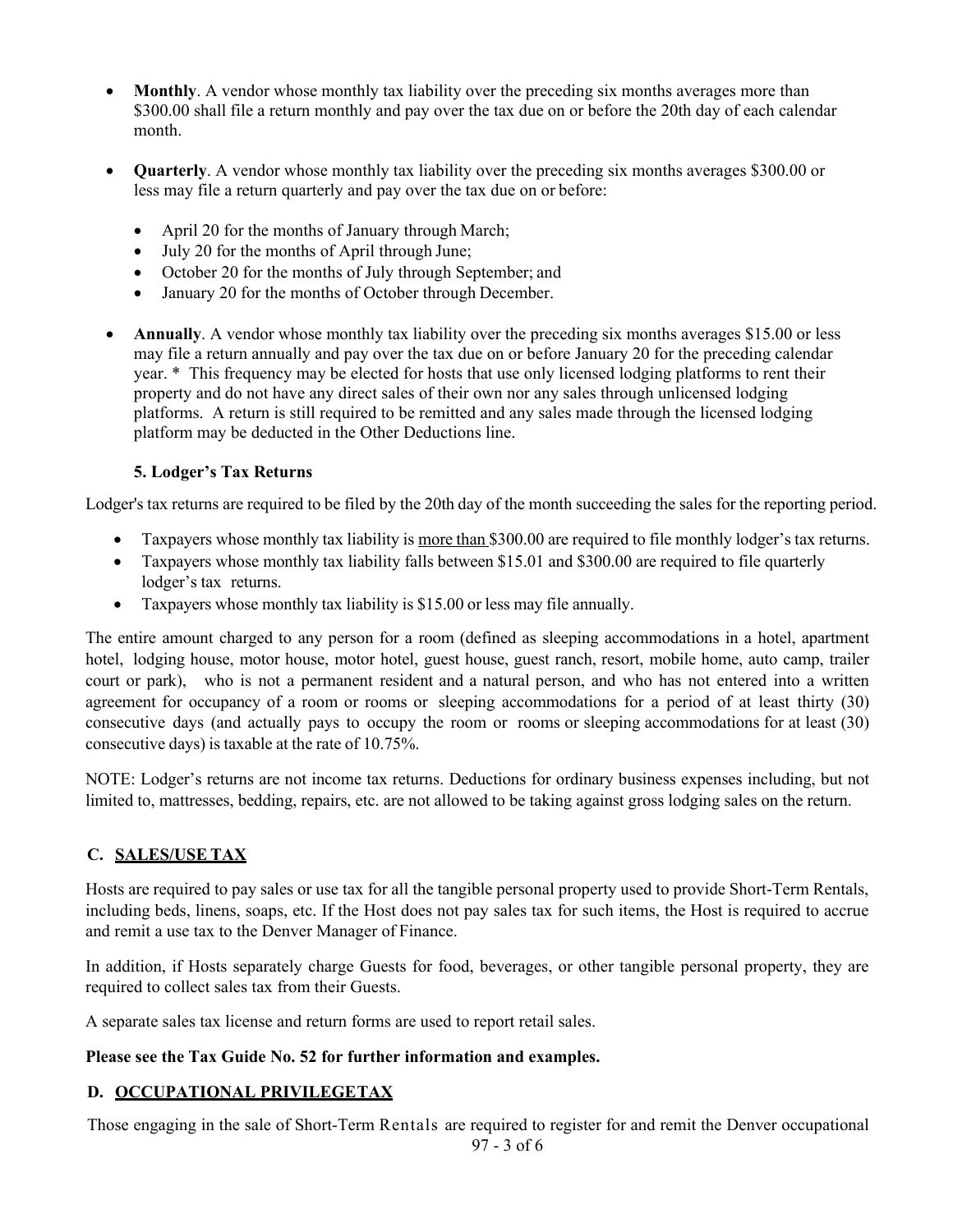privilege tax. Employees who perform sufficient services within Denver to earn \$500.00 per month are required to pay the EMPLOYEE occupational privilege tax at the rate of \$5.75 per month. The tax is withheld by the employer. In addition, EMPLOYERS are required to pay a BUSINESS occupational privilege tax at the rate of \$4.00 per month for each taxable employee, owner, partner, or manager. Thus, a total of \$9.75 per month per employee must be remitted to the City by the EMPLOYER.

Businesses located in Denver who do not have any taxable employees are required to pay the \$4.00 per month BUSINESS occupational privilege tax for each owner, partner or manager actively participating in the business. There is no \$500.00 minimum for self-employed owners or proprietors.

#### **Please see the Tax Guide Topic No. 61 for further information and examples.**

### **EXAMPLES:**

- 1. John is a Host. As a result, he must obtain (1) a business license and (2) a lodger's tax license. He lists his primary residence on an Lodging Platform. John charges \$50.00 per night for a room. Additionally, John charges a \$25.00 cleaning fee, a \$20.00 pet fee, and a \$150.00 security deposit. John rents out a room in his primary residence to a Guest with a pet for a three-night stay. The Guest pays \$345.00 (\$150.00 for the room, \$25.00 cleaning fee, \$20.00 pet fee and \$150.00 security deposit). Since the security deposit is refundable, it is not taxable. John should collect 10.75% Denver lodger's tax and 4% State of Colorado tax on \$195.00 (\$195.00 (\$150.00 for three-night lodging, \$25.00 cleaning fee and \$20.00 pet fee) x 14.75% = \$28.76.
- 2. Mary is a Host. As a result, she must obtain (1) a business license and (2) a lodger's tax license. She lists her primary residence for Short-Term Rental on an Lodging Platform. Mary charges \$100.00 per night for renting her primary residence, plus a cleaning fee of \$25. A Guest booked a four day stay at Mary's home. Mary collected lodger's tax on the \$425.00 paid by the Guest at the time of purchase in the amount of \$62.69 (\$425.00 x 14.75%). However, two months later, the Guest canceled 24 hours before the time ofcheck-in. Mary's cancelation policy states if the Guest cancels less than 5 days in advance of the stay, the first night is non-refundable. Therefore, Mary would retain \$114.75 (\$100 first night and \$14.75 tax) the balance of \$372.94 would be refunded. Since Mary has already remitted the entire amount of Denver's portion of the lodger's tax to the City (\$45.69), Mary can apply for a refund or take the difference of \$34.94 as a credit on a future lodger's tax return. For the State portion of the tax, Mary should contact the Colorado Department of Revenue for instructions.
- 3. Bill and Sue are hosts. As a result, they must obtain (1) a business license and (2) a lodger's tax license. They decide to rent their primary residence for Short-Term Rental by using the online Lodging Platform HomeAirHotel.com, which is not a vendor as described in B.2.b above. They anticipate approximately \$1,000 a month in lodging sales, which would result in a monthly tax liability of \$107.50. This amount of sales would require them to file quarterly lodger's tax returns and pay over the tax due. Additionally, since Bill and Sue are now engaged in business they **will be required to register for occupational privilege tax (please see Tax Guide Topic No. 61).**
- 4. Tom and Sara are hosts. As a result, they must obtain (1) a business license and (2) a lodger's tax license. They use the online Lodging Platform RentAwayHome.com to list their primary residence for Short-Term Rental. RentAwayHome.com is a vendor as described in B.2.b. above. RentAwayHome.com collects all the proceeds from Guests reserving Short-Term Rentals on their platform, including Denver's lodger's taxes. RentAwayHome.com will remit Denver's lodger's taxes directly to Denver. If Tom and Sara choose to use other Lodging Platforms that do not require payment of Short-Term Rentals be transacted via the Lodging Platform (in other words, the Lodging Platform is not a vendor as described in B.2.b. above), Tom and Sara must collect the Denver's lodger's tax for those lodging stays and report them on their own lodger's tax returns.